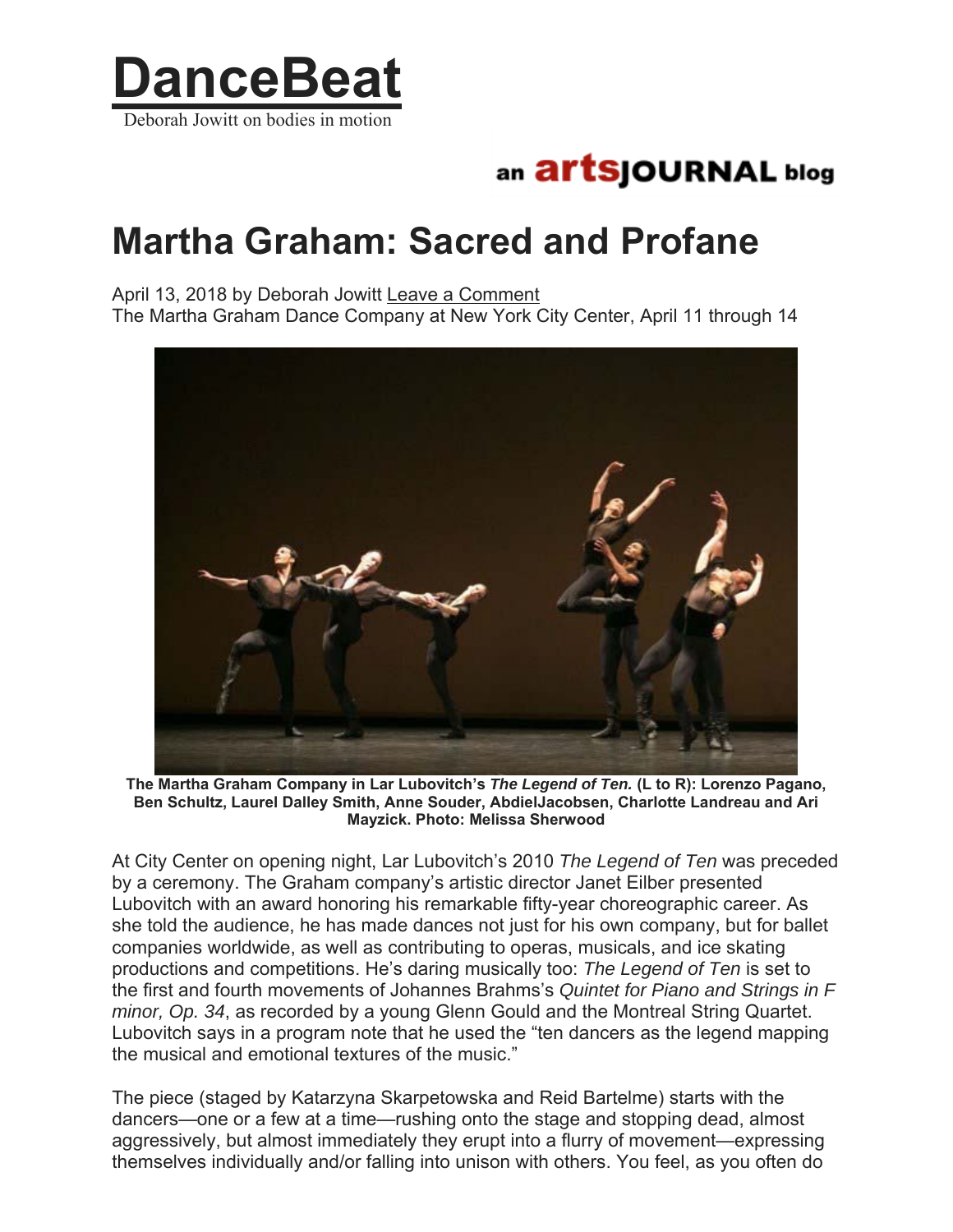with Lubovitch's works, currents that rise and fall as the dancing flows on. But within that, there's a sense of breath, an upward arc of movement that the dancers suspend before falling softly away from it. Often as they do this, they hold one curving arm overhead, a gesture that emphasizes the suspension.



**Charlotte Landreau (center) and members of the Martha Graham Dance Company in Lar Lubovitch's** *The Legend of Ten***. Photo: Melissa Sherwood** 

Lubovitch wants us, I think, to be aware of individual agency. Now and then, amid a moving cluster of dancers, one drops out of the pattern and acknowledges the audience and her colleagues with the smallest of bows before being reabsorbed into the group. At first, there are only nine people onstage (So Young An, Abdiel Jacobsen, and Charlotte Landreau are the only ones not already mentioned). They run smoothly into patterns: parallel lines, circles, curves within curves.

Souder appears as a loner, and everyone watches as Jacobsen takes her in his arms and lifts her. Is she returning to a village she knows? You can imagine that. She fits right in. After a while, with Jack Mehler's lighting quieting down and the music calm (although played at gratingly loud volume), the two of them drop to the floor to begin a duet. Their arms and legs entangle in unusual ways; the feeling is tender—and they indulge in it lavishly, sensuously—yet not erotic in any obvious way.

As they leave the stage, the others re-enter from an upstage corner and travel slowly along a diagonal. They're bent over, flinging out one hand rhythmically, as if sowing seeds. This last movement has the air of a peasant celebration. The performers thrust their fists into the air, dance with their legs wide apart, hold hands in a ring. As impeccably as the choreography is structured, it still has a sense of folks roistering, with the two "lovers" periodically affirming their unity within the community.

I am eager to see this dance again. The Martha Graham Dance Company will perform it this coming week during the Lar Lubovitch Company's season at the Joyce Theater. The dancers, splendid as they are, don't yet look fully at home as they make the transitions from one fluid, surging pattern to another. That romance-infused torrent that Brahms created in the 19<sup>th</sup> century takes no prisoners.